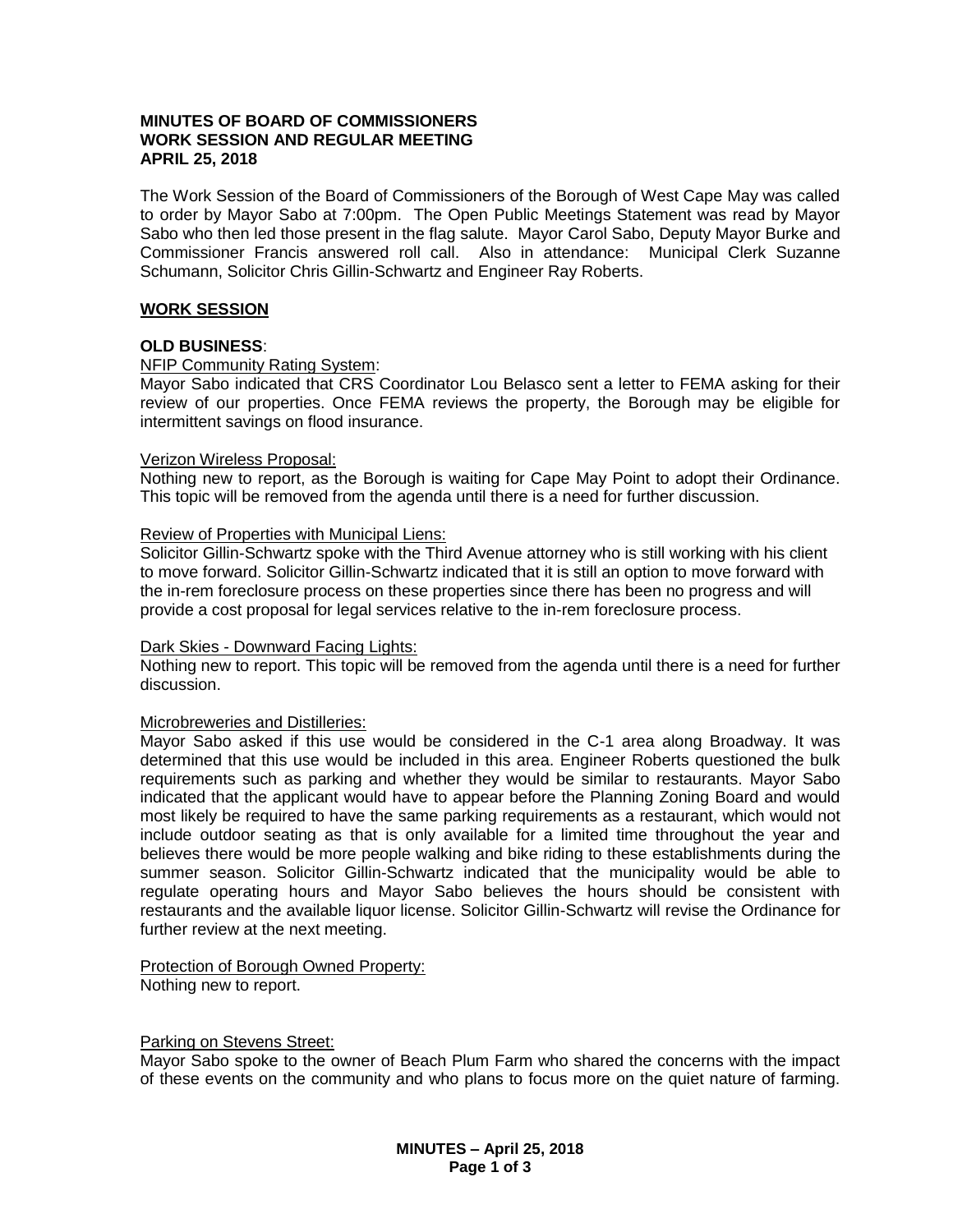The business owner expressed interest in addressing the Board of Commissioners or specific residents if needed.

Engineer Roberts asked about "no parking" on Stevens Street and Deputy Mayor Burke indicated that the Police Department provides no parking signage to the business to put up along Stevens Street during these events.

Mayor Sabo briefed Engineer Roberts on the previous meeting discussion and indicated that there are 100 parking spaces on the Beach Plum Farm property.

## **NEW BUSINESS:**

Amendment to Alcoholic Beverage Control Ordinance (Ord. 541-18):

Mayor Sabo indicated that the amendment to this Ordinance would make West Cape May consistent with City of Cape May and Lower Township.

## Review of EEOC Requirements (Res. 95-18):

Solicitor Gillin-Schwartz briefed the Commissioners on EEOC Compliancy and indicated that the Policy and Procedures Manual of the Borough of West Cape May is in compliance with these requirements.

## **PUBLIC PORTION:**

There was no public comment during the Work Session.

## **REGULAR MEETING:**

## **BUDGET:**

91-18 Read by Title Only and Open Public Hearing on Amended 2018 Municipal Budget On motion by Commissioner Francis, seconded by Deputy Mayor Burke, Resolution 91-18 was adopted. The motion was carried unanimously on roll call vote and the Public Hearing for the Amended 2018 Municipal Budget was opened.

There was no public comment and the public hearing was closed.

#### 92-18 Adopt 2018 Municipal Budget

Deputy Mayor Burke made a motion to approve Resolution 92-18, seconded by Commissioner Francis. The motion was carried unanimously on roll call vote.

**CONSENT AGENDA**: On motion of Commissioner Francis, seconded by Deputy Mayor Burke, the following Consent Agenda was unanimously approved on roll call vote.

Proclamation for Clara Harris

Minutes:

April 11, 2018 – Work Session and Regular Meeting

# Ordinances for Introduction and Publication:<br>541-18 An Ordinance Amending Sec

An Ordinance Amending Section 6 of the Borough Code regarding Alcoholic Beverage Control

#### Resolutions:

- 93-18 Authorizing the Mayor to Sign Memorandum of Understanding by and Between the State of New Jersey and the Borough of West Cape May
- 94-18 Release of Unexpended Escrow Fees Budd's Grading & Excavating